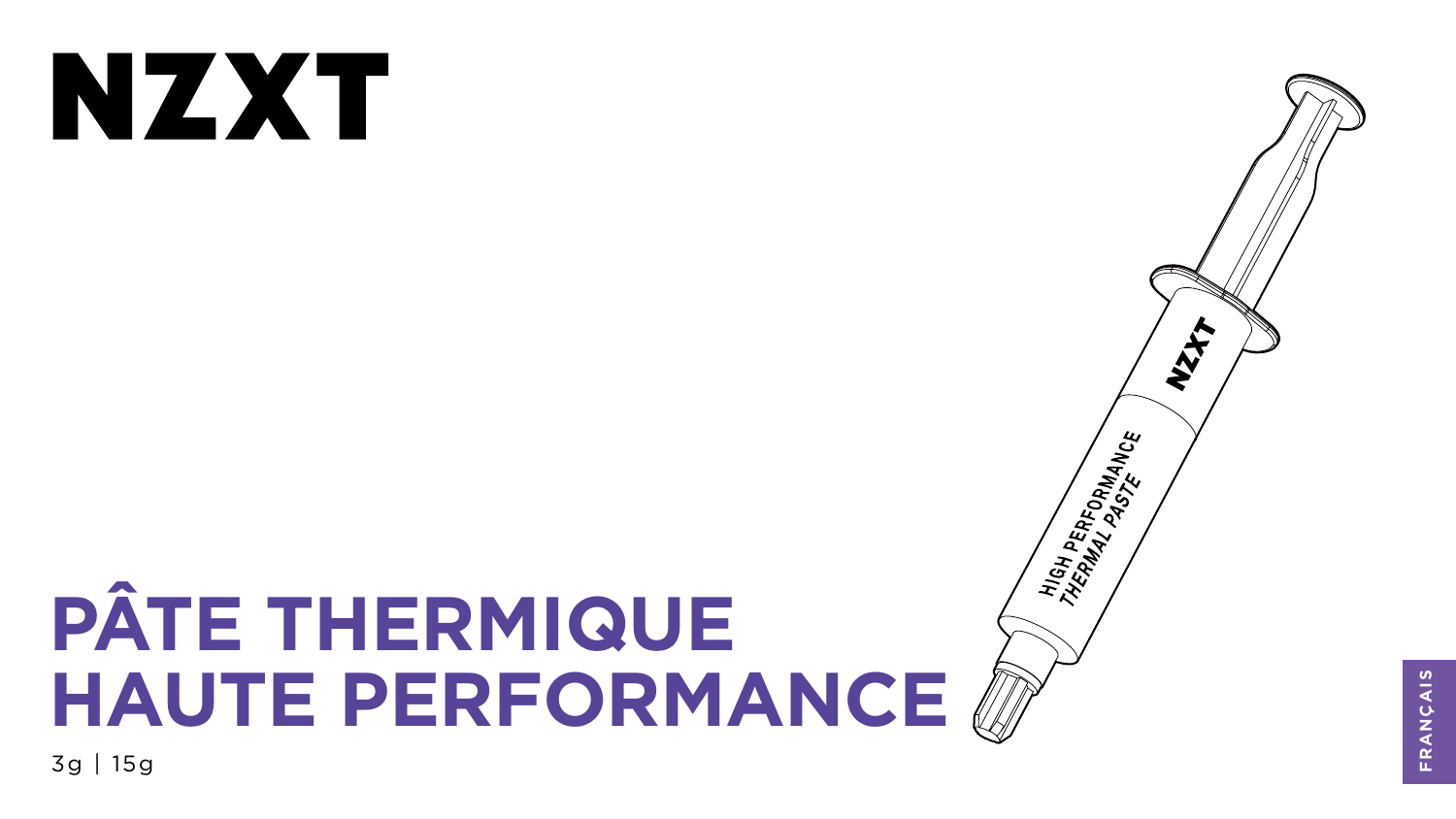## TABLE DES MATIERES

## 1. LISTE DE COMPOSANTS ............ 02

## 

03





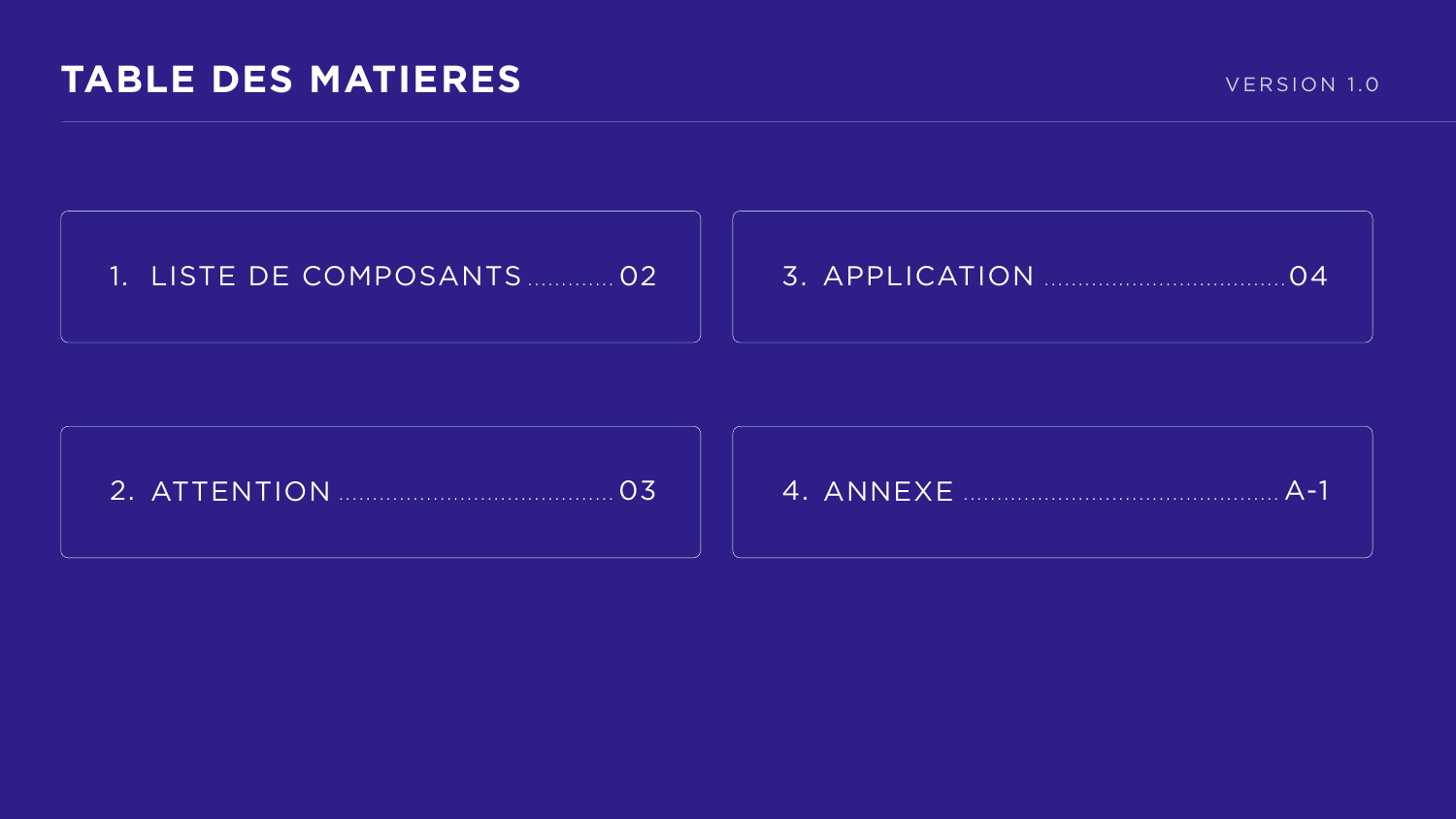02

#### PÂTE THERMIQUE HAUTE PERFORMANCE





# <span id="page-2-0"></span>**1. LISTE DE COMPOSANTS**

#### **B. Lingette d'alcool isopropylique**



x1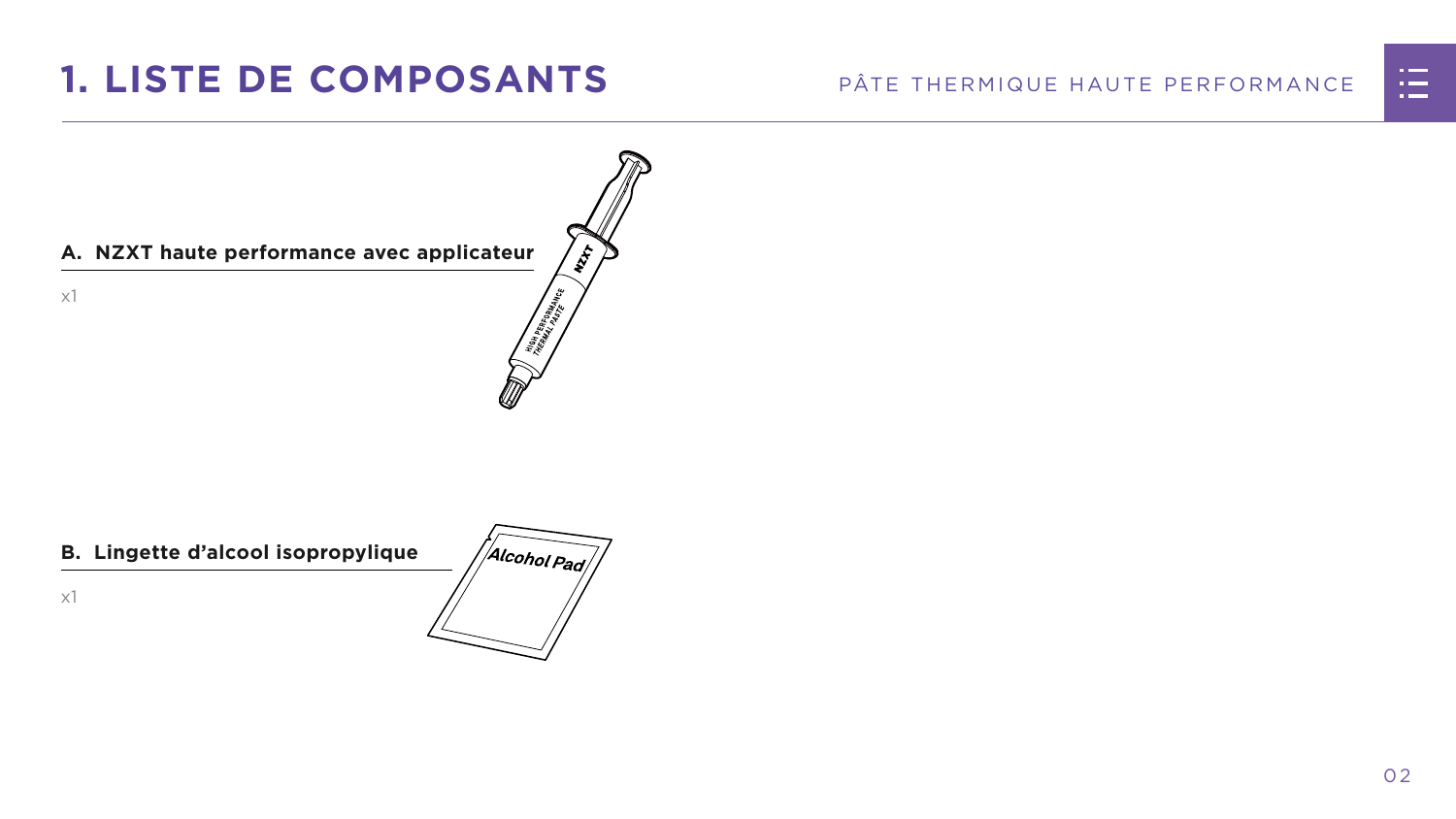# <span id="page-3-0"></span>2. ATTENTION

 $\bigwedge$ ATTENTION : NE PAS INGÉRER CE PRODUIT. ÉVITER TOUT CONTACT AVEC LA PEAU ET LES YEUX. TENIR HORS DE PORTÉE DES ENFANTS ET DES ANIMAUX **DOMESTIQUES.** 

#### PÂTE THERMIQUE HAUTE PERFORMANCE



03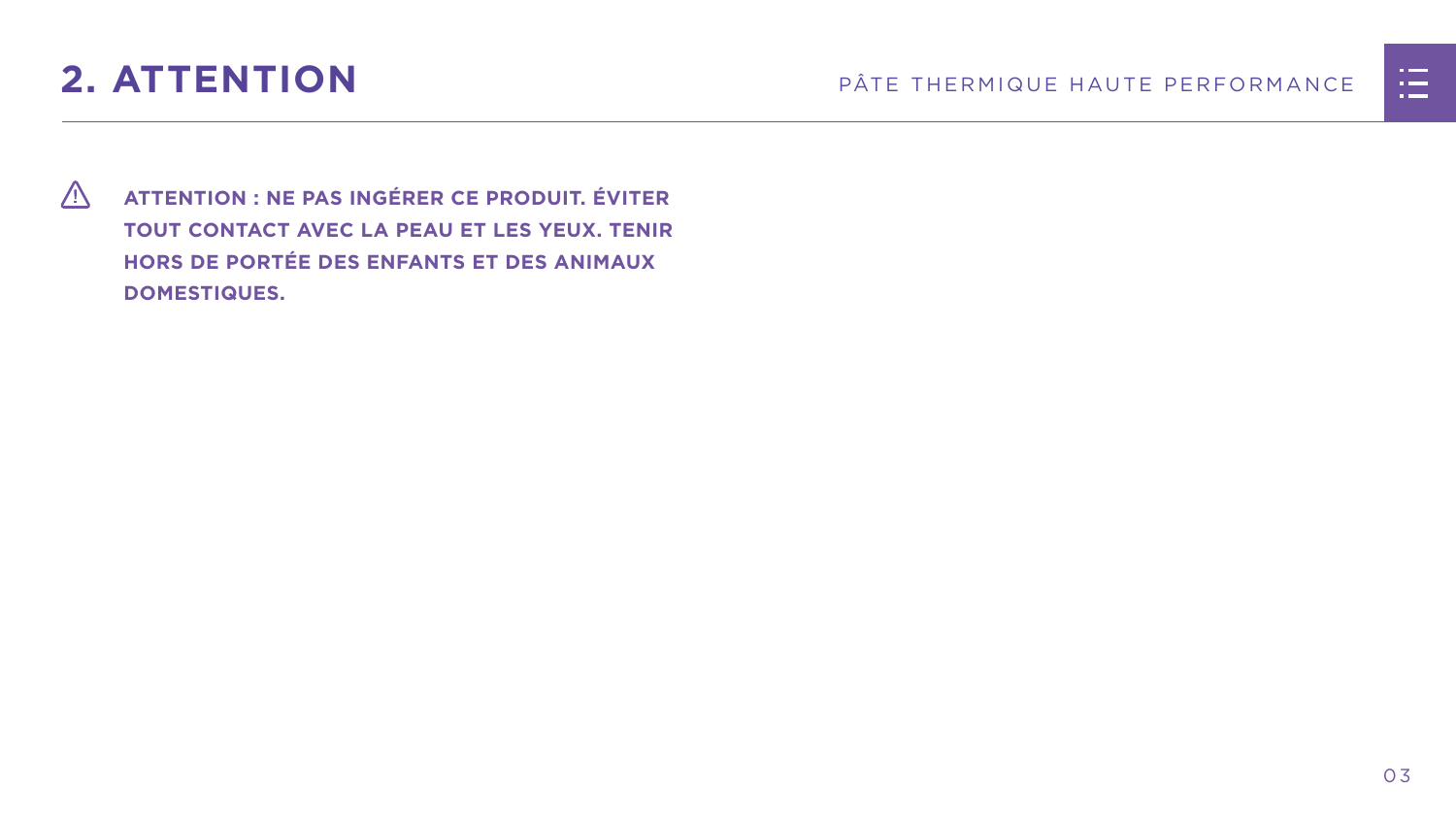0 4

# <span id="page-4-0"></span>**3. APPLICATION** PÂTE THERMIQUE HAUTE PERFORMANCE

## **ÉTAPE 1**

Nettoyez la surface de contact du CPU et du refroidisseur avec la lingette d'alcool isopropylique.



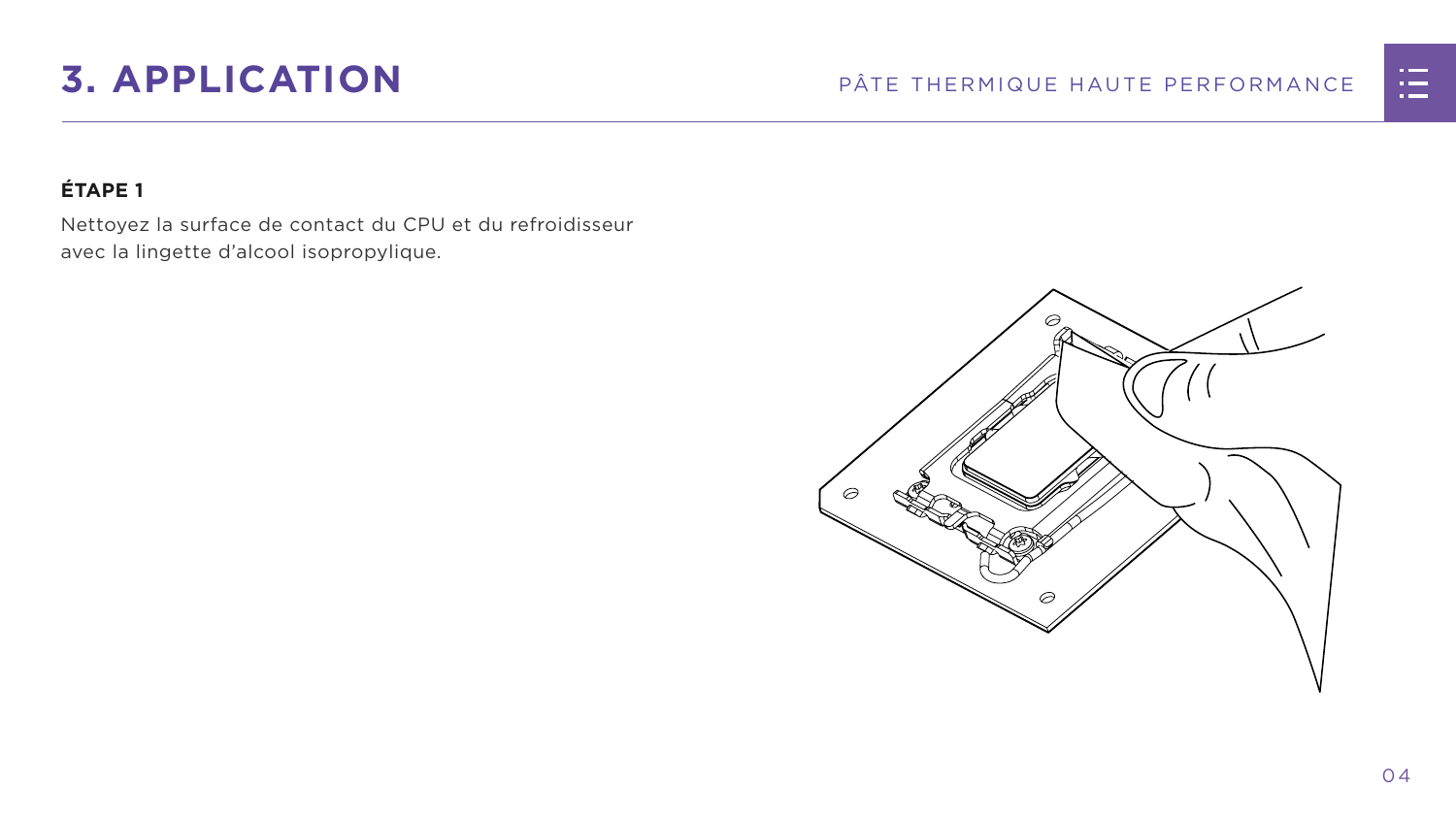0 5





### **ÉTAPE 2**

Appliquez la pâte thermique sur le CPU en suivant le schéma qui correspond à la taille de votre CPU (voir le dessin à l'échelle). Il n'est pas nécessaire de l'étaler manuellement avant de monter le refroidisseur.

## **APPLICATION**

**CPU - 35X35MM** Intel LGA 1200/115x Recommended application : 10mm



**CPU SIZE - 40X40MM** AM4 & Intel LGA 20xx Recommended application : 15mm



**CPU - 68X50.5MM** AMD STR4/sTRX4 Recommended application : 43.68x26.18mm



**CPU - 37.5X45MM** Intel LGA 1700 Recommended application : 25.8mm

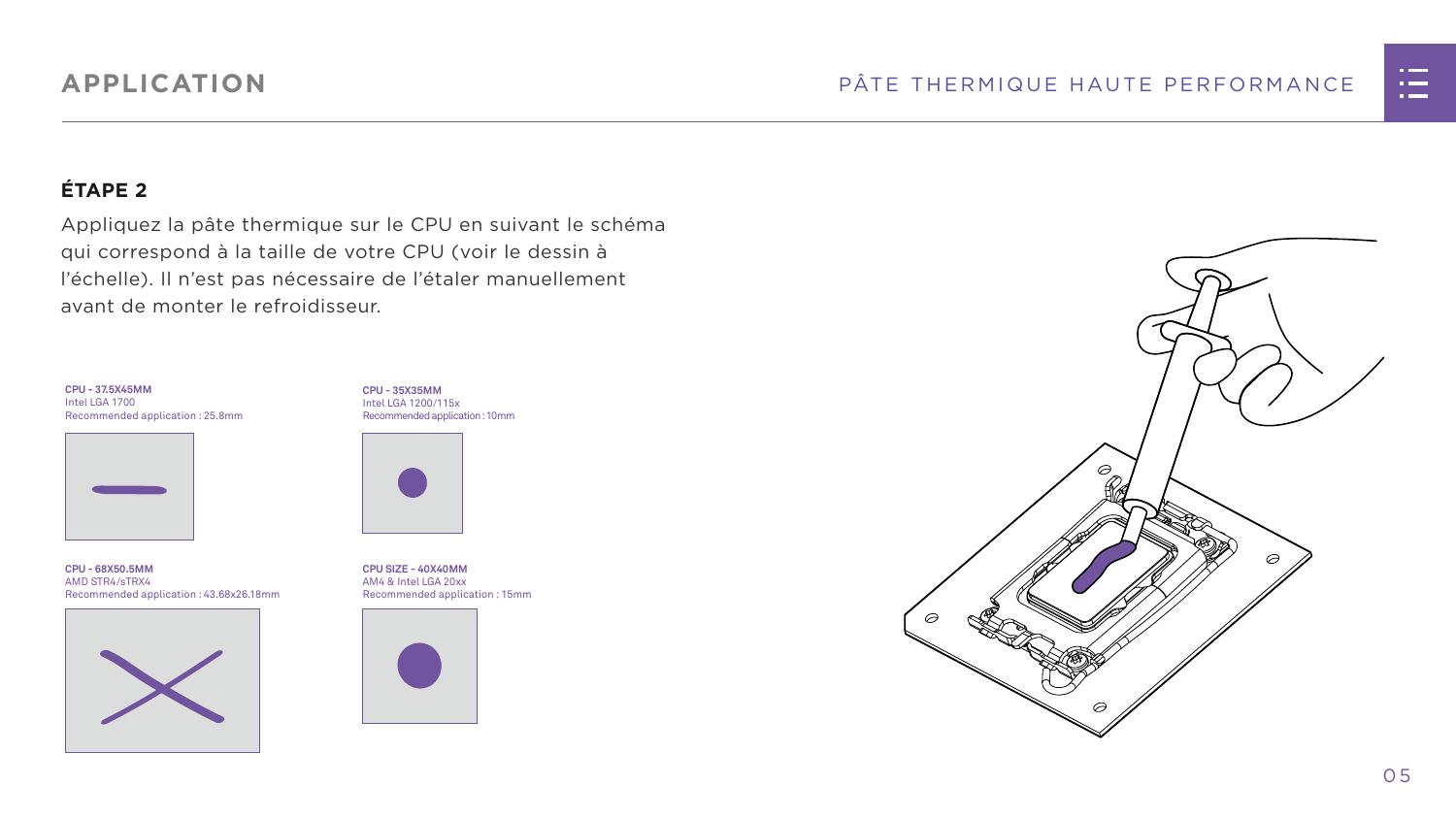## **APPLICATION**

### **ÉTAPE 3**

Montez le refroidisseur conformément aux instructions du fabricant.

#### PÂTE THERMIQUE HAUTE PERFORMANCE



06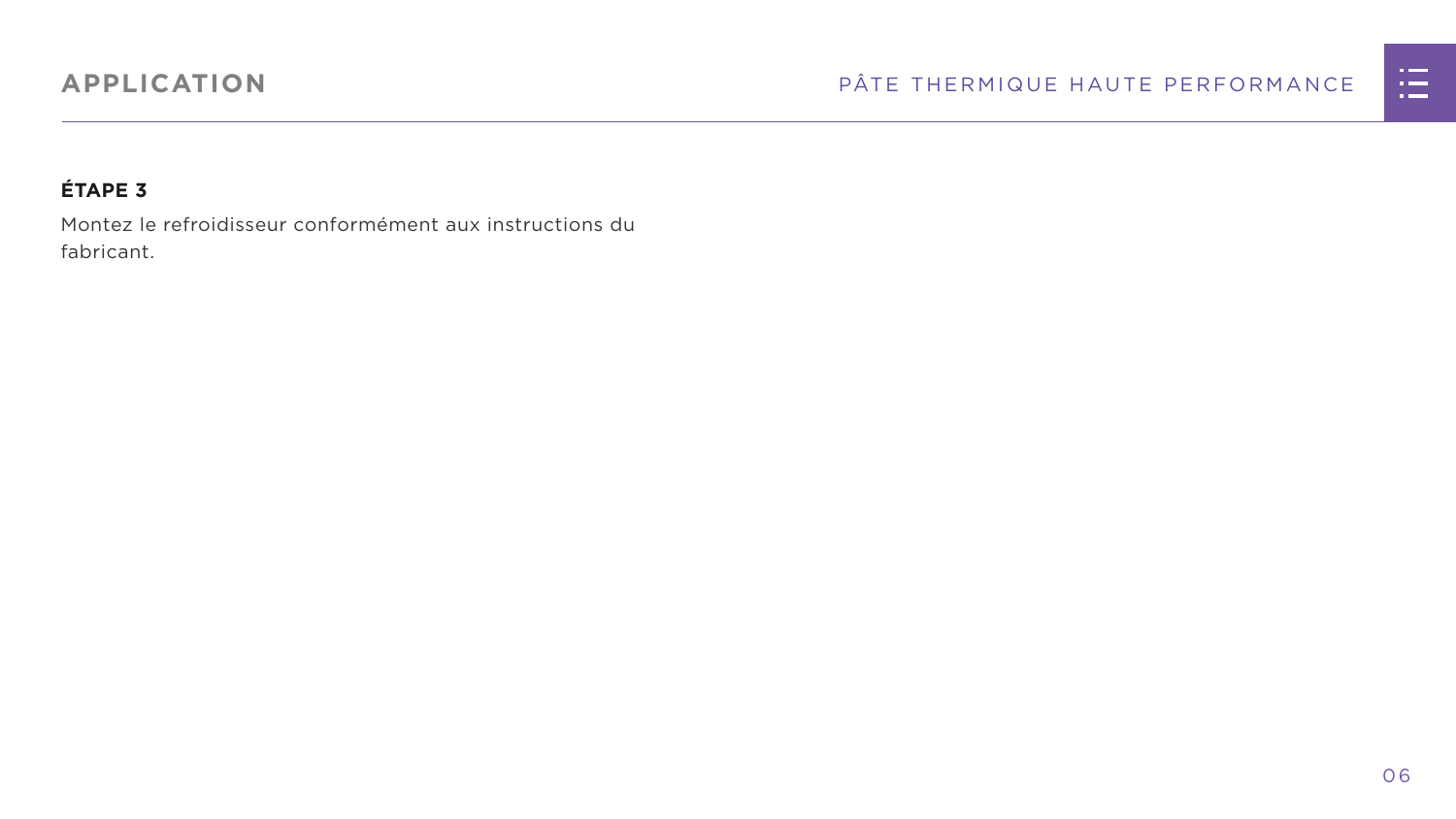

<span id="page-7-0"></span>

[4.2 NZXT Global Warranty Policy................................](#page-9-0) A-3

[4.3 Support and Service.......................................................A-9](#page-15-0)

## **4. ANNEXE** PÂTE THERMIQUE HAUTE PERFORMANCE



|  | <u>n in de la</u>                                                                                                     |  |
|--|-----------------------------------------------------------------------------------------------------------------------|--|
|  | <u>ra masa</u>                                                                                                        |  |
|  | <u>a shekara ta 1989, a shekara ta 1989, a shekara ta 1989, a shekara ta 1989, a shekara ta 1989, a shekara ta 19</u> |  |
|  |                                                                                                                       |  |
|  |                                                                                                                       |  |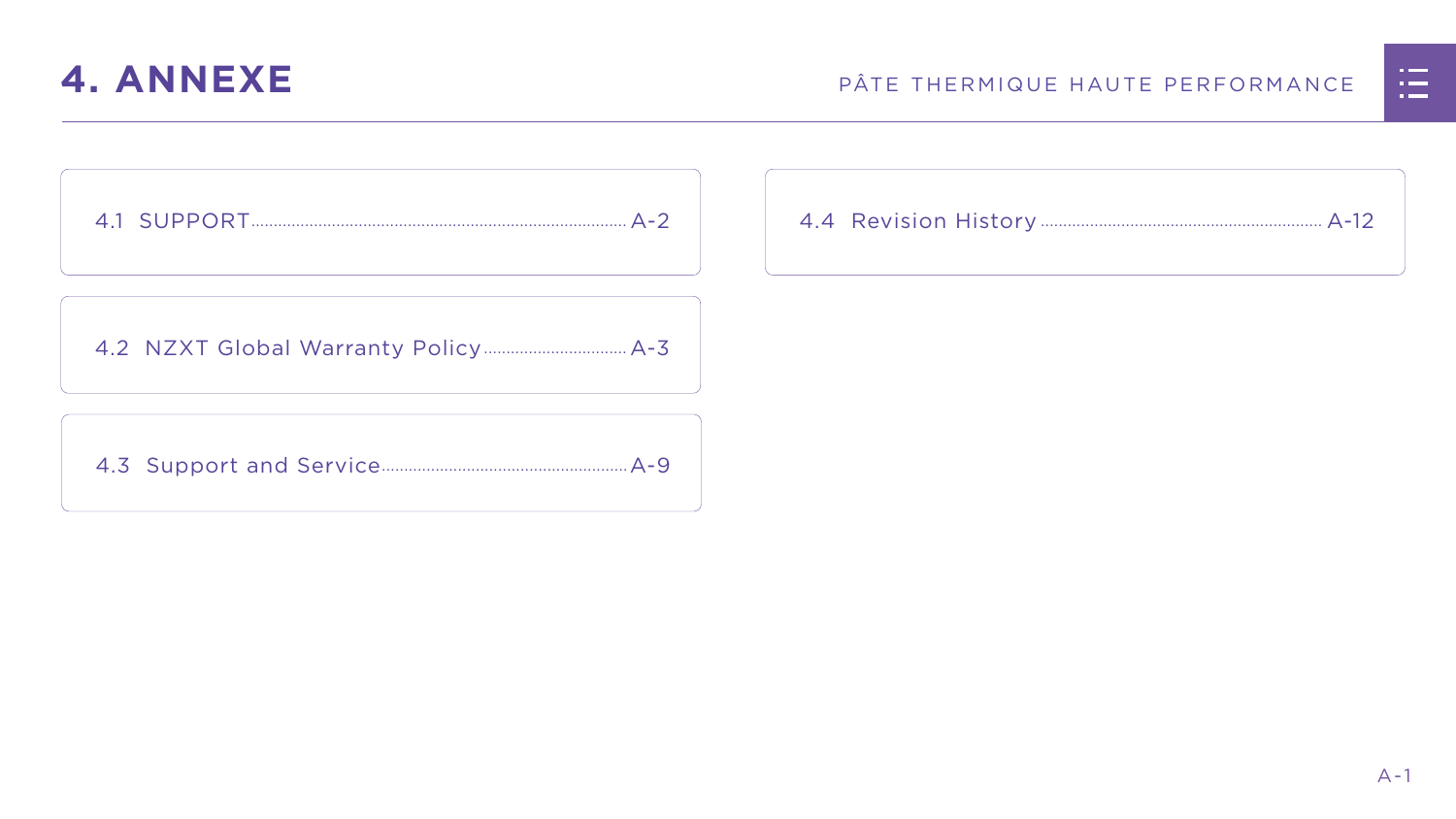

If you have an issue and you need further help to resolve, please contact us via email at: support@nzxt.com

## <span id="page-8-0"></span>**4.1 SUPPORT** PÂTE THERMIQUE HAUTE PERFORMANCE

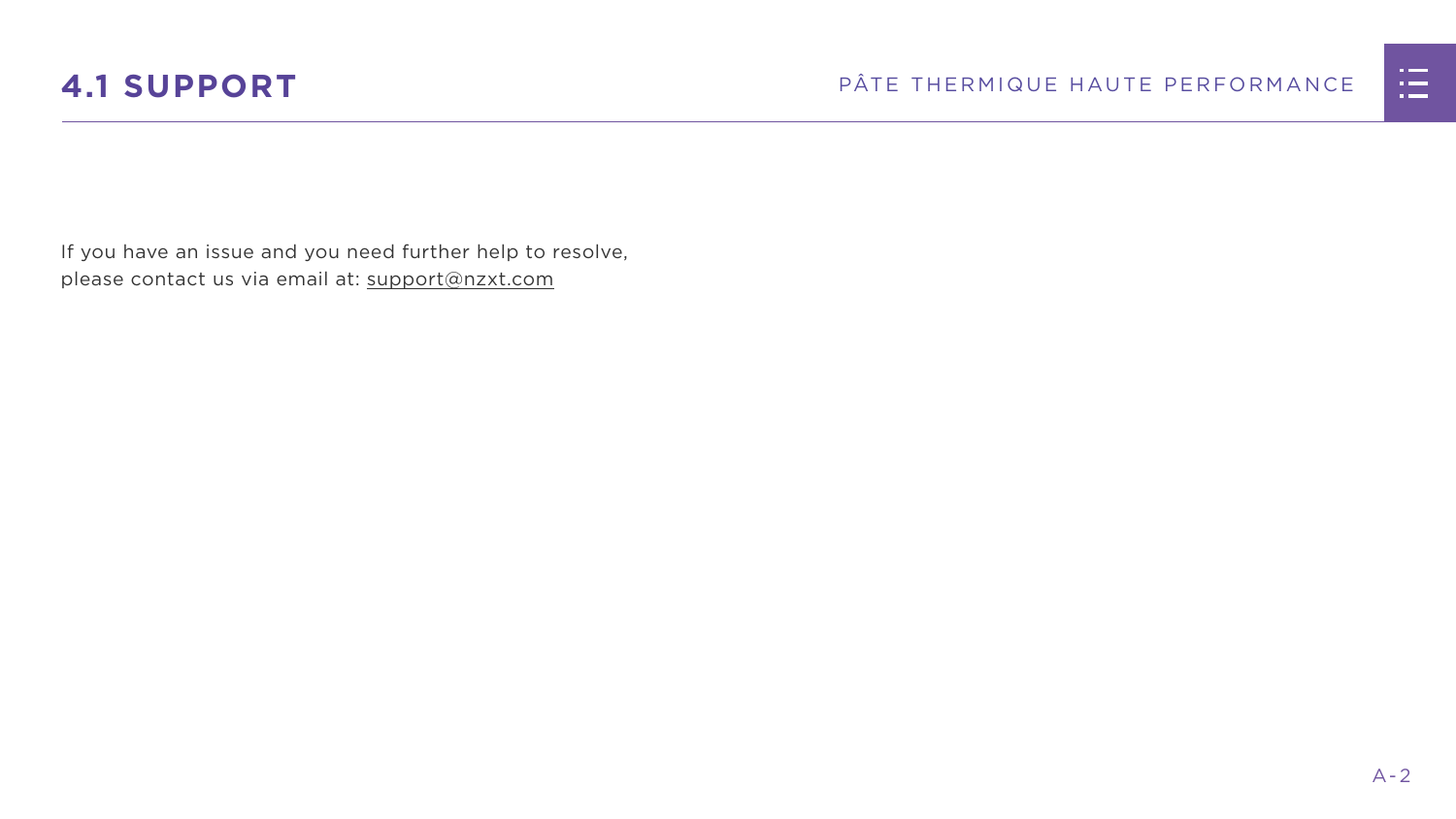



<span id="page-9-0"></span>This NZXT Global Warranty Policy governs the sale of products by NZXT to you.

#### **I. WARRANTY LENGTH**

Any replacement product will be covered under warranty for the remainder of the warranty period or thirty days, whichever is longer. Proof of purchase is required for warranty service.

#### **II. WHO IS PROTECTED**

The Warranty covers only NZXT products purchased by the original consumer.

| <b>NEW NZXT PRODUCT</b>                     | <b>WARRANTY LENGTH FOR PARTS</b>                                       |  |  |
|---------------------------------------------|------------------------------------------------------------------------|--|--|
| <b>Computer Cases</b>                       | 2 Years                                                                |  |  |
| <b>Temperature Meters</b>                   | 2 Years                                                                |  |  |
| Fans                                        | 2 Years                                                                |  |  |
| Lighting                                    | 2 Years                                                                |  |  |
| Accessories                                 | 2 Years                                                                |  |  |
| <b>Kraken M Coolers</b>                     | 3 Years                                                                |  |  |
| NZXT Keyboard/Mouse                         | 2 Years                                                                |  |  |
| Headset/Headphone Storage                   | 2 Years                                                                |  |  |
| <b>USB Microphone</b>                       | 2 Years                                                                |  |  |
| Motherboards                                | 3 Years                                                                |  |  |
| <b>Gold Power Supply</b>                    | 10 Years                                                               |  |  |
| Kraken X/X RGB/Z Coolers                    | 6 Years                                                                |  |  |
| Mini ITX Case with PSU, AIO, and Riser Card | 3-year warranty on case, riser card, and AIO. 10-year warranty on PSU. |  |  |

#### **REFURBISHED NZXT PRODUCT WARRANTY LENGTH FOR PARTS**





All NZXT Certified Refurbished Products 1 Years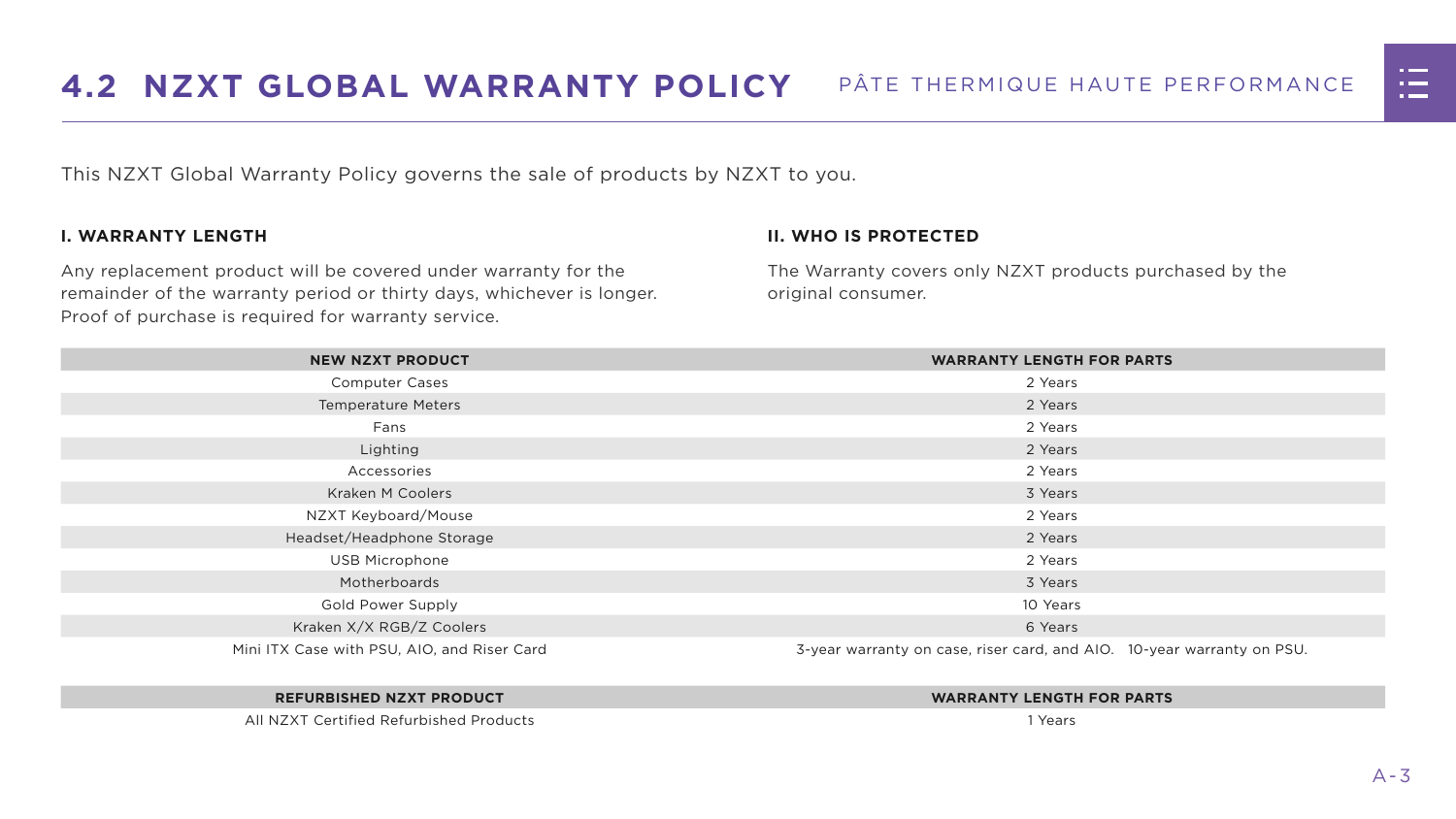#### **III. WHAT IS AND IS NOT COVERED**

Please note that our warranty is not an unconditional guarantee. If the product, in NZXT's reasonable opinion, malfunctions within the warranty period, NZXT will provide you at its sole discretion with a repaired or replacement product, either new or refurbished, with a similar function that is equal or greater in value depending on supply.

Our warranty does not cover the following:

- any product or serial number/warranty sticker modification applied without permission from NZXT;
- any damage that is not a manufacturing defect;
- damage, deterioration or malfunction resulting from: accident, abuse, misuse, neglect, fire, water, lightning, or other acts of nature, unauthorized product modification or failure to follow instructions included with the product;
- improper installation, unauthorized alterations or modifications, or repair or attempted repair by anyone not authorized by NZXT;
- shipping or transport damage (claims must be made with the carrier);
- normal wear and tear.

NZXT does not warrant that this product will meet your requirements. It is your responsibility to determine the suitability of this product for your purpose. For NZXT Store orders, we cover two way return shipping for all exchanges and returns. For all other authorized dealers, NZXT Support does not cover return shipping and only covers one way shipping from NZXT back to the end user for exchanges. Two way expedited shipping is provided for all PSUs covered under the Less Than Three program, indiscriminate of purchase location, provided the location is an approved NZXT reseller.

#### **IV. EXCLUSION OF DAMAGES (DISCLAIMER)**

NZXT's sole obligation and liability under this warranty is limited to the repair or replacement of a defective product with either a new or refurbished product with a similar function that is equal or greater in value at our option. NZXT shall not, in any event, be liable for any incidental or consequential damage, including but not limited to damages resulting from interruption of service and loss of data, business, or for liability in tort relating to this product or resulting from its use or possession.

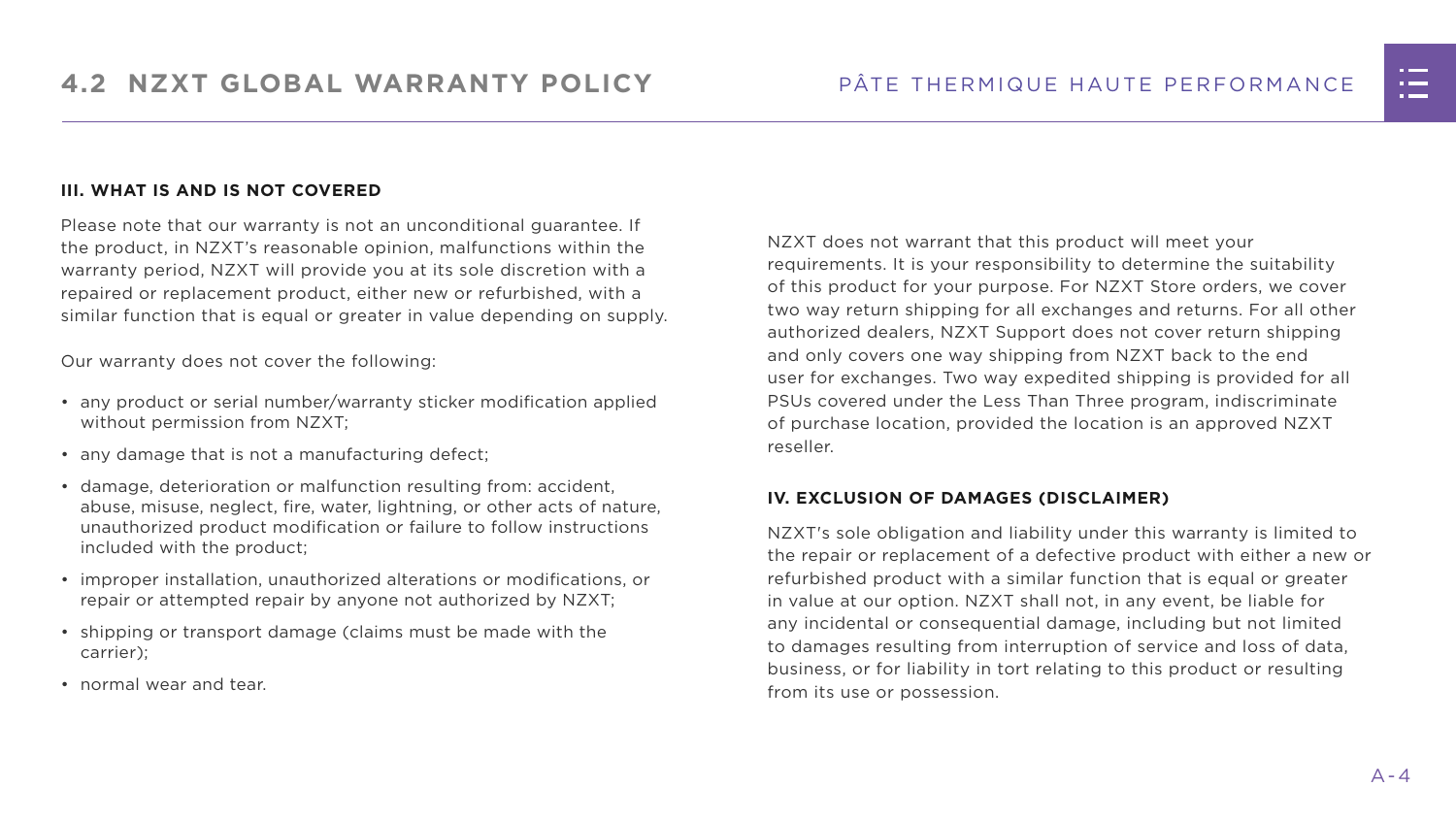#### **V. LIMITATIONS OF IMPLIED WARRANTIEST**

Here are no other warranties, expressed or implied, including but not limited to those of merchantability or fitness for a particular purpose. The duration of implied warranties is limited to the warranty length specified in Paragraph I.

#### **VI. TO OBTAIN TECHNICAL SUPPORT**

If you have already referenced your product owner's manual and still need help, you may contact us by phone at +1 (800) 228-9395, by email at [service@nzxt.com](mailto:service%40nzxt.com?subject=), or visit the NZXT Support site at [nzxt.com/customer-support.](http://nzxt.com/customer-support)

#### **VII. HOW TO OBTAIN A WARRANTY SERVICE FROM NZXT**

To receive a warranty service for your product when purchased

directly from NZXT, you must submit a request via the NZXT Support site outlining the problem. If a technician deems the product defective or requiring testing, you will be required to provide a copy of your proof of purchase, which will enable you to submit a Return Merchandise Authorization "RMA" request.

Once approved, you`ll receive an RMA number, upon which you will be asked to ship the defective item back to NZXT with the RMA number clearly marked or labelled on the package. NZXT recommends that appropriate measures are taken to safeguard the product from damage during shipping.

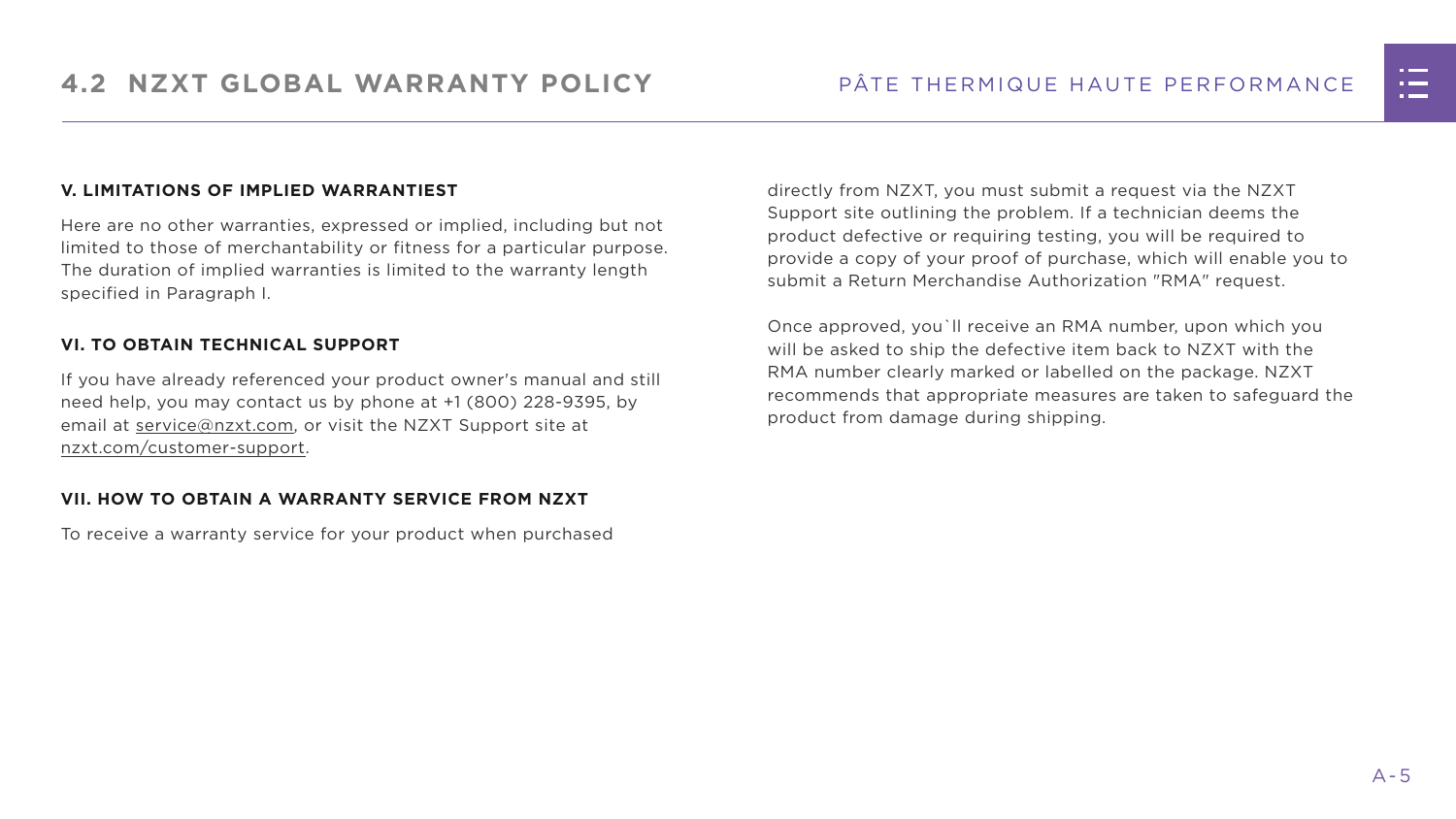#### **VIII. APPLICABLE LAW AND ADDITIONAL LEGAL RIGHTS FOR CONSUMERS**

This warranty gives you specific legal rights. These conditions are governed and construed in accordance with the laws of California (with exception of its conflict of law provisions), and the application of the United Nations Convention of Contracts for the International Sale of Goods is expressly excluded. The non-exclusive jurisdiction of the courts of California is agreed, which means that you may bring a claim to enforce your consumer protection rights in connection with this Global Warranty in the country which you have your habitual residence where you may have additional rights. These rights may vary.

For original consumers who are covered by consumer protection laws or regulations in their country, state, or province of purchase or, if different, their country, state, or province of residence, the benefits conferred by this warranty are in addition to all rights and remedies conveyed by such consumer protection laws and regulations. To the extent that liability under such consumer laws can be limited, NZXT's liability is limited, and its sole option, to repair or replacement, either new or refurbished, with a similar function that is equal or greater in value depending on supply.

#### **In the United Kingdom:**

- For NZXT products sold to customers in the UK, during the expected lifespan of your product your legal rights entitle you to the following:
	- > Up to 30 days: if your goods are faulty, then you can get an immediate refund.
	- > Up to six months: if your goods can't be repaired or replaced, then you're entitled to a full refund, in most cases.
	- > Up to six years: if your goods do not last a reasonable length of time you may be entitled to some money back.
- If the person seeking to rely on the guarantee is not the original consumer, the NZXT Warranty will cover the product in relation to that person provided that they are able to provide proof of the transfer of the benefit of the guarantee from the original consumer.
- The implied warranties under the Consumer Rights Act 2015 says that your goods must be as described, fit for all purposes for which such goods are usually supplied, and of satisfactory quality.

#### **In the EU:**

• If you are a consumer and have your habitual residence in the EU, you additionally enjoy the protection afforded to you by provisions that cannot be derogated from by agreement by virtue of the law where you have your habitual residence.

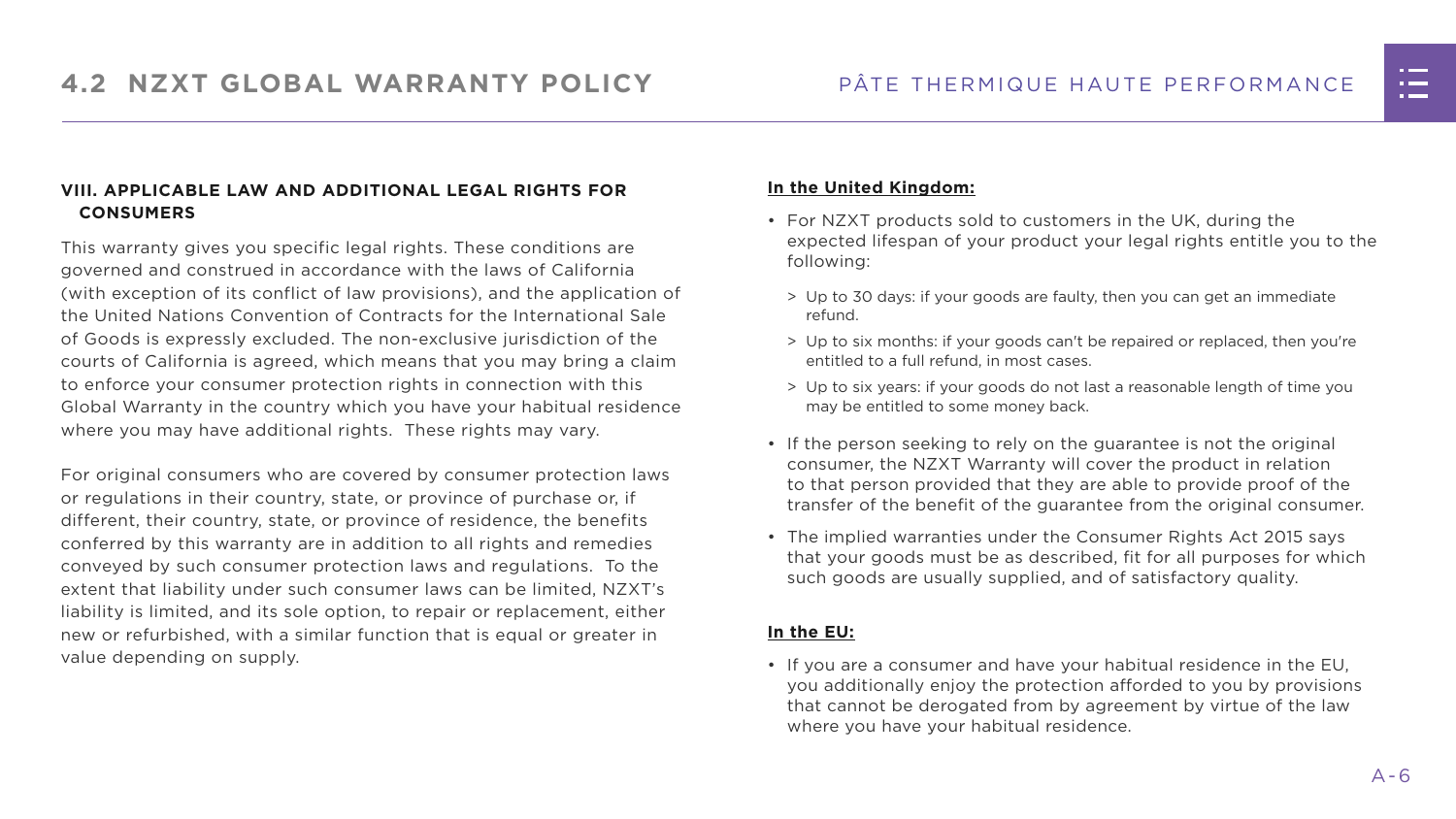#### **IX. WARRANTY SERVICE FROM RESELLERS**

In the event that a warranty service is sought, you must provide proof of purchase (store receipt or invoice) in order to receive the service and if deemed necessary, repair or replacement product.

#### **In North America:**

Within the first 60 days after purchase, please return your product (or for power supplies installed within our enclosures, just the failed power supply) to your dealer or reseller for a replacement. If the product is still within warranty and you can no longer return it to your dealer, please contact NZXT Customer Support (see above) for assistance and instructions. NZXT will not accept returns without prior approval and an RMA number.

#### **In Europe:**

Within the first year after purchase, please return your product (or for power supplies installed within our enclosures, just the failed power supply) to your dealer or reseller for a replacement. If the product is still within warranty and you can no longer return it to your dealer, please contact NZXT Customer Support (see above) for assistance and instructions. NZXT will not accept returns without prior approval.

#### **In Australasia:**

Within the first two years after purchase, please return your product (or for power supplies installed within our enclosures, just the failed power supply) to your dealer or reseller for a replacement. If the product is still within warranty and you can no longer return it to your dealer, please contact NZXT Customer Support (see above) for assistance and instructions. NZXT will not accept returns without prior approval.

The cost of shipping will be borne at the first instance by you; however, if the purchased item is defective, NZXT will reimburse reasonable postage or transportation of costs.

#### **Outside North America, Europe, and Australasia:**

If your product needs to be returned within the warranty period, please contact the retailer or distributor from whom you purchased the product.

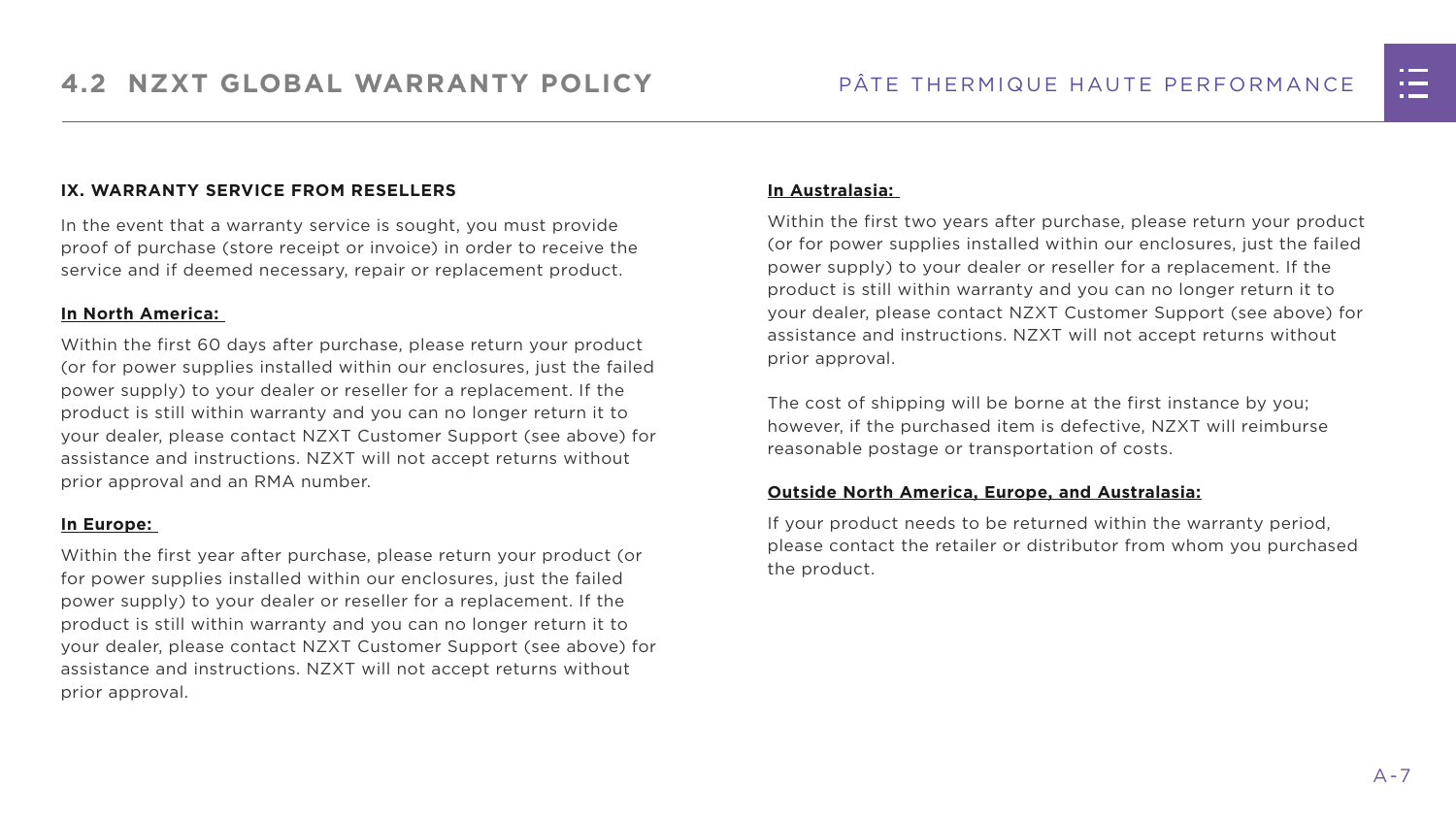#### PÂTE THERMIQUE HAUTE PERFORMANCE

#### **X. NZXT.COM STORE RETURNS/EXCHANGE POLICY**

Eligible products under this NZXT Warranty qualify for a full refund or exchange only with an authorized RMA number and if the item is returned to the NZXT.com store inventory within 30 days of purchase. Returns are not allowed beyond 30 days of the purchase date. The NZXT.com Store reserves the right to deny any return or exchange. Refunds will be credited to the original method of payment. To initiate a return, simply submit a request via NZXT support site.

- > Visit [nzxt.com/warranty](http://nzxt.com/warranty) and [support.nzxt.com](http://support.nzxt.com) for information on warranty coverage and service.
- > Visite el sitio Web [nzxt.com/warranty](http://nzxt.com/warranty) y [support.nzxt.com](http://support.nzxt.com) para obtener información sobre la cobertura y el servicio de la garantía.
- > Visitez [nzxt.com/warranty](http://nzxt.com/warranty) et [support.nzxt.com](http://support.nzxt.com) pour les informations de la couverture de la garantie et du service.
- > Informationen zu Geltungsbereich und Service der Garantie finden Sie unter [support.nzxt.com](http://support.nzxt.com) und [nzxt.com/warranty.](http://nzxt.com/warranty)
- > Visitare il sito [nzxt.com/warranty](http://nzxt.com/warranty) e [support.nzxt.com](http://support.nzxt.com) per informazioni sulla copertura e sul servizio della garanzia.
- > Visite [nzxt.com/warranty](http://nzxt.com/warranty) e [support.nzxt.com](http://support.nzxt.com) para obter informações sobre a cobertura da garantia e assistência.
- > Подробную информацию об условиях гарантийного обслуживания см. на веб-сайте [nzxt.com/warranty](http://nzxt.com/warranty) и [support.nzxt.com](http://support.nzxt.com).
- > 제품 보증 범위와 서비스 정보를 확인하시려면 [nzxt.com/warranty](http://nzxt.com/warranty) 또는 [support.](http://support.nzxt.com) [nzxt.com](http://support.nzxt.com) 을 방문해 주시기 바랍니다.
- > 保証範囲およびサービスに関する情報については、[support.nzxt.com](http://support.nzxt.com) と [nzxt.com/](http://nzxt.com/warranty) [warranty](http://nzxt.com/warranty) にアクセスしてください。
- > 请造访 nzxt.com/warranty 和 [support.nzxt.com](http://support.nzxt.com) 了解保修范围和服务的信息。
- > 請訪問 [nzxt.com/warranty](http://nzxt.com/warranty) 和 [support.nzxt.com](http://support.nzxt.com) 了解產品保固範圍和更多服務訊 息。



**NZXT, Inc./** 15736 E. Valley Blvd, City of Industry, CA 91744, USA **NZXT Europe GmbH/** Industriering Ost 66 | 47906 Kempen | Germany +1 (800) 228-9395 / service@nzxt.com / [support@nzxt.com](mailto:support%40nzxt.com?subject=) / NZX[T.com](http://nzxt.com)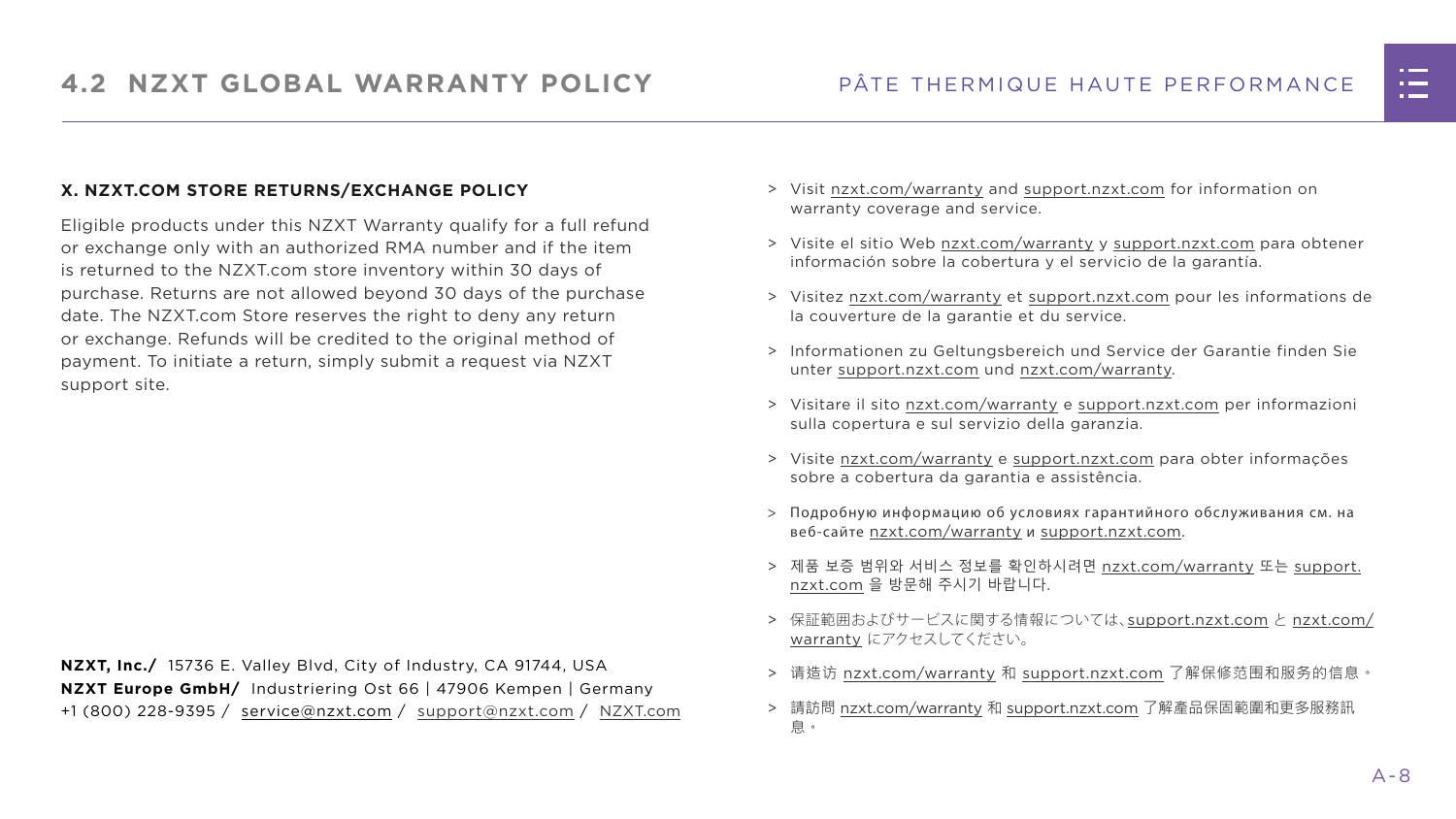

#### <span id="page-15-0"></span>**SUPPORT AND SERVICE**

If you have any questions or problems with the NZXT product you purchased, please don't hesitate to contact us using our support system. [nzxt.com/customer-support](http://nzxt.com/customer-support)

Please include a detailed explanation of your problem and your proof of purchase. For comments and suggestions, you can e-mail our design team, [designer@nzxt.com.](mailto:designer%40nzxt.com?subject=) Lastly we would like to thank you for your support by purchasing this product.

For more information about NZXT, please visit us online. NZXT Website: NZX[T.com](http://nzxt.com)

#### **SOPORTE Y SERVICIO**

Si tiene preguntas o problemas con el producto NZXT que usted compró, no dude en ponerse en contacto con [service@nzxt.com](mailto:service%40nzxt.com?subject=) y suministrar una explicación detallada de su problema así como su prueba de compra. Puede hacer consultas sobre piezas de repuesto en [nzxt.com/customer-support.](http://nzxt.com/customer-support) Para comentarios y sugerencias, escriba un mensaje de correo electrónico a nuestro equipo de diseño: [designer@nzxt.com.](mailto:designer%40nzxt.com?subject=) Gracias por comprar un producto NZXT. Para más información acerca de NZXT, visítenos en línea. Página web de NZXT: NZX[T.com](http://nzxt.com)

#### **SUPPORT ET SERVICE**

Si vous avez des questions ou des problèmes avec le produit NZXT que vous avez acheté, n'hésitez pas à contacter service@ nzxt.com avec une description détaillée de votre problème et votre preuve d'achat. Vous pouvez aussi commander des pièces de remplacement auprès [nzxt.com/customer-support.](http://nzxt.com/customer-support) Pour les commentaires et les suggestions, envoyez un email à notre équipe de design, [designer@nzxt.com.](mailto:designer%40nzxt.com?subject=) Merci d'avoir acheté ce produit de NZXT. Pour plus d'informations sur NZXT, visitez notre site Web. Site Web de NZXT : NZX[T.com](http://nzxt.com)

#### **KUNDENDIENST UND SERVICE**

Falls Fragen oder Probleme bezüglich Ihres NZXT-Produktes auftreten, wenden Sie sich bitte mit einer detaillierten Problembeschreibung und Ihrem Kaufbeleg an [service@nzxt.](mailto:service%40nzxt.com?subject=) [com](mailto:service%40nzxt.com?subject=).

Ersatzteile können Sie unter [nzxt.com/customer-support](http://nzxt.com/customer-support) anfragen. Kommentare und Anregungen senden Sie bitte per [designer@nzxt.com](mailto:designer%40nzxt.com?subject=) an unser Designteam. Vielen Dank, dass Sie ein NZXT-Produkt erworben haben. Weitere Informationen über NZXT erhalten Sie im Internet. NZXT-Webseite: NZX[T.com](http://nzxt.com)

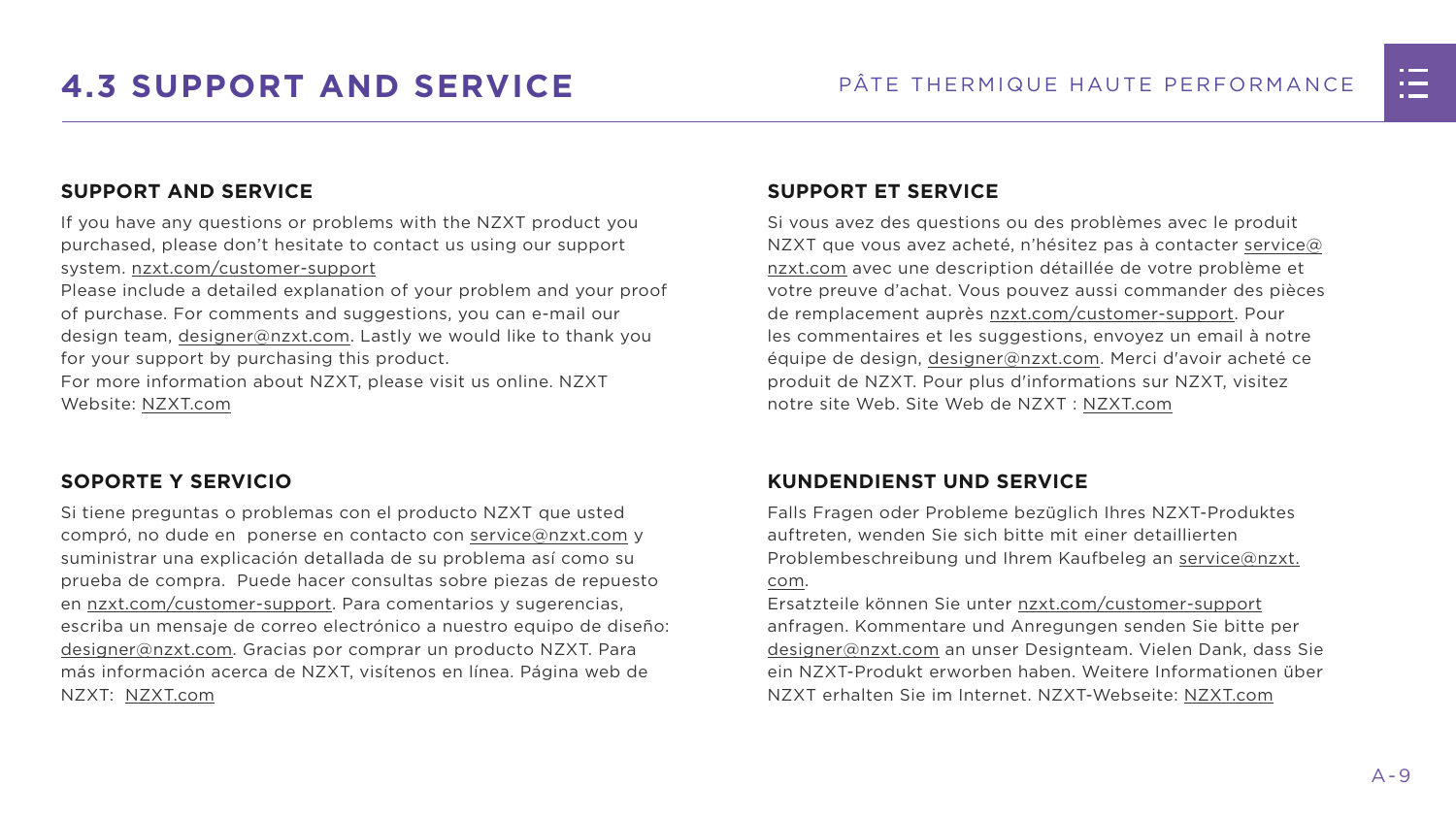#### **ASSISTENZA E SERVIZIO**

In caso di dubbi o problemi con il prodotto NZXT acquistato, non esitate a contattarci utilizzando il nostro sistema di assistenza. [nzxt.com/customer-support](http://nzxt.com/customer-support)

Includere una spiegazione dettagliata del problema e la prova di acquisto. Per commenti e suggerimenti, siete pregati di inviare un messaggio al nostro team di progettisti, all'indirizzo: [designer@nzxt.](mailto:designer%40nzxt.com?subject=) [com](mailto:designer%40nzxt.com?subject=). Infine, vogliamo ringraziarvi del vostro supporto con l'acquisto di questo prodotto. Per altre informazioni su NZXT, visitate il nostro sito. Sito NZXT: NZX[T.com](http://nzxt.com)

В случае возникновения вопросов или неисправностей в приобретенных вами продуктах NZXT обращайтесь по адресу: [service@nzxt.com](mailto:service%40nzxt.com?subject=) с подробным описанием проблемы и подтверждением покупки. О наличии запчастей можно узнать, обратившись по адресу: [nzxt.com/customer-support](http://nzxt.com/customer-support). Замечания и предложения отправляйте в адрес нашей группы разработчиков: [designer@nzxt.com](mailto:designer%40nzxt.com?subject=). Благодарим вас

### **ASSISTÊNCIA E MANUTENÇÃO**

Caso tenha questões ou problemas com o produto NZXT adquirido, não hesite em contactar-nos através do endereço [service@nzxt.com](mailto:service%40nzxt.com?subject=) fornecendo a explicação detalhada do seu problema e a prova de compra. Poderá solicitar peças de substituição através do endereço [nzxt.com/customer-support.](http://nzxt.com/customer-support) Para comentários e sugestões, contacte a nossa equipa de design através do endereço de e-mail, [designer@](mailto:designer%40nzxt.com?subject=) [nzxt.com.](mailto:designer%40nzxt.com?subject=) Obrigado por ter adquirido um produto NZXT. Para mais informações acerca da NZXT, visite-nos online. Web site da NZXT: NZX[T.com](http://nzxt.com)

#### **СЛУЖБА ПОДДЕРЖКИ И ОБСЛУЖИВАНИЯ**

за покупку продукта NZXT. Более подробная информация о компании NZXT представлена на наших веб-сайтах. Веб-сайт NZXT: NZX[T.com](http://nzxt.com)

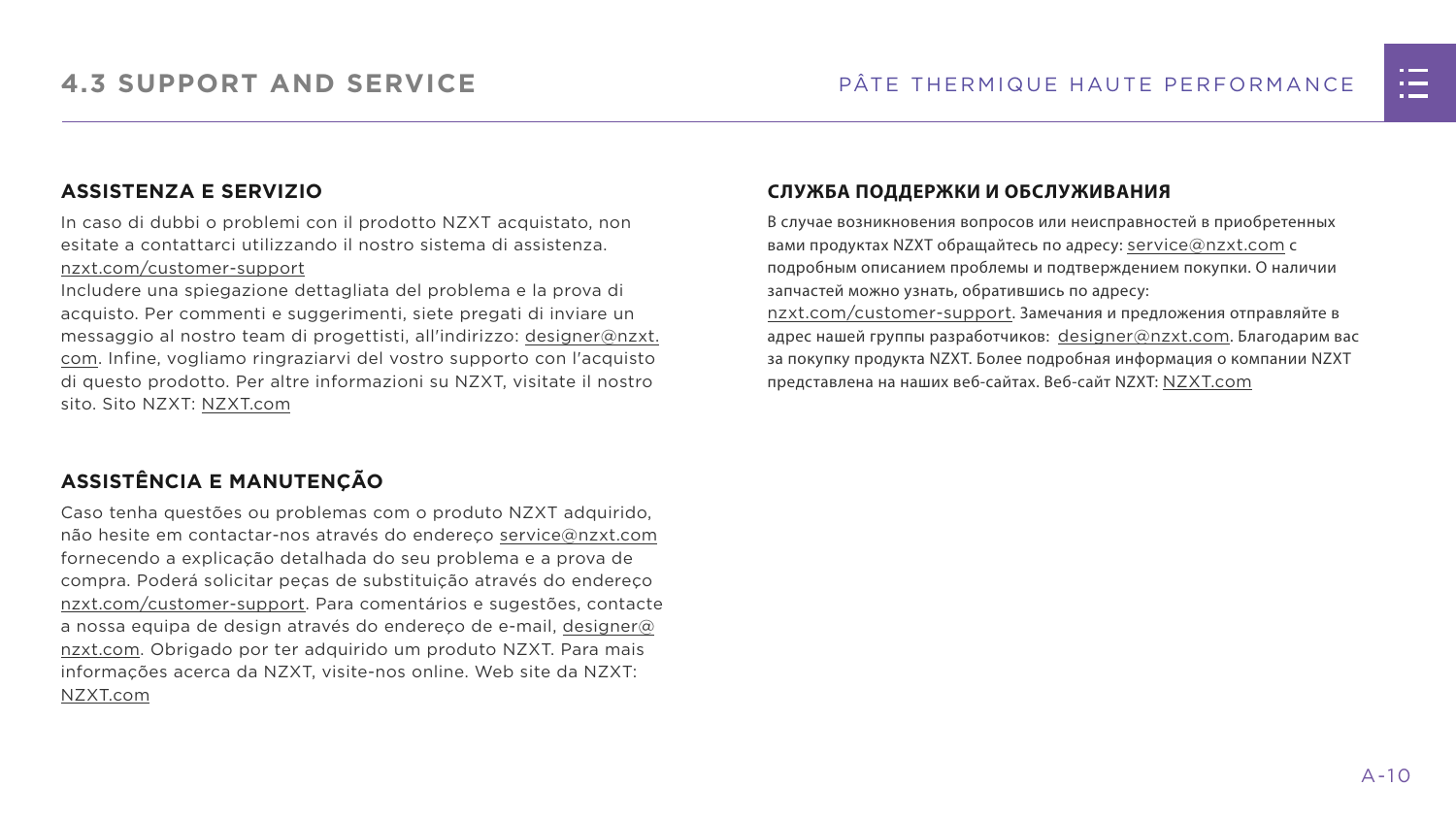

#### **지원 및 서비스**

구입한 NZXT 제품과 관련하여 질문 또는 문제가 있을 경우, 당사의 지원 시스템 ([nzxt.com/customer-support\)](http://nzxt.com/customer-support)을 사용하여 문의하십시오. 문제를 자세히 기술하고 구매 증빙을 제출하십시오. 의견 또는 제안 사항이 잇을 경우 당사 설계 팀에 [designer@nzxt.com](mailto:designer%40nzxt.com?subject=)으로 이메일을 보내십시오. 마지막으로 이 제품을 구입하여 당사를 응원해 주셔서 감사합니다. NZXT에 대해 자세히 알려면 온라인으로 방문하십시오. NZXT 웹사이트: NZX[T.com](http://nzxt.com)

#### **サポートおよびサービス**

購入されましたNZXTの製品に関するご質問または問題は、問題の詳細および購入の証 明を添えて、ご遠慮なく[service@nzxt.com](mailto:service%40nzxt.com?subject=)までご連絡ください。交換部品は [nzxt.com/customer-support](http://nzxt.com/customer-support)までお尋ねください。ご意見およびご提案は弊社設計 チーム、[designer@nzxt.com](mailto:designer%40nzxt.com?subject=) までメールを送信してください。NZXT製品をご購入い ただきましてありがとうございます。 NZXTに関する詳細は、インターネット上のウェブサ イトをご覧ください。NZXT ウェブサイト: NZX[T.com](http://nzxt.com)

#### **支持和服务**

如果有任何疑问或者在使用 NZXT 产品的过程中遇到任何问题,欢迎联络 [service@nzxt.com,](mailto:service%40nzxt.com?subject=)联络时请提供关于问题的详细说明及购买凭证。您可以向 [nzxt.com/customer-support](http://nzxt.com/customer-support) 查询更换部件。如有任何意见或建议,欢迎致信 我们的设计团队,电子邮件地址是 designer@nzxt.com。感谢您购买 NZXT 产品。有关 NZXT 的更多信息,请造访我们的在线网站。NZXT 网站:NZX[T.](http://nzxt.com) [com](http://nzxt.com)

#### **支援和服務**

如果在使用NZXT 產品的過程中有遇到任何問題或疑問,歡迎聯繫 [service@](mailto:service%40nzxt.com?subject=) [nzxt.com](mailto:service%40nzxt.com?subject=), 並請提供問題的詳細敘述及購買證明。您可以透過 [nzxt.com/](http://nzxt.com/customer-support) [customer-support](http://nzxt.com/customer-support) 查詢更換部件。如有任何意見或建議,歡迎來信與設計團隊 聯繫 designer@nzxt.com。最後,感謝您購買 NZXT 產品。有關 NZXT 的更 多信息,請訪問我們的網站。NZXT 網站: NZXT.com